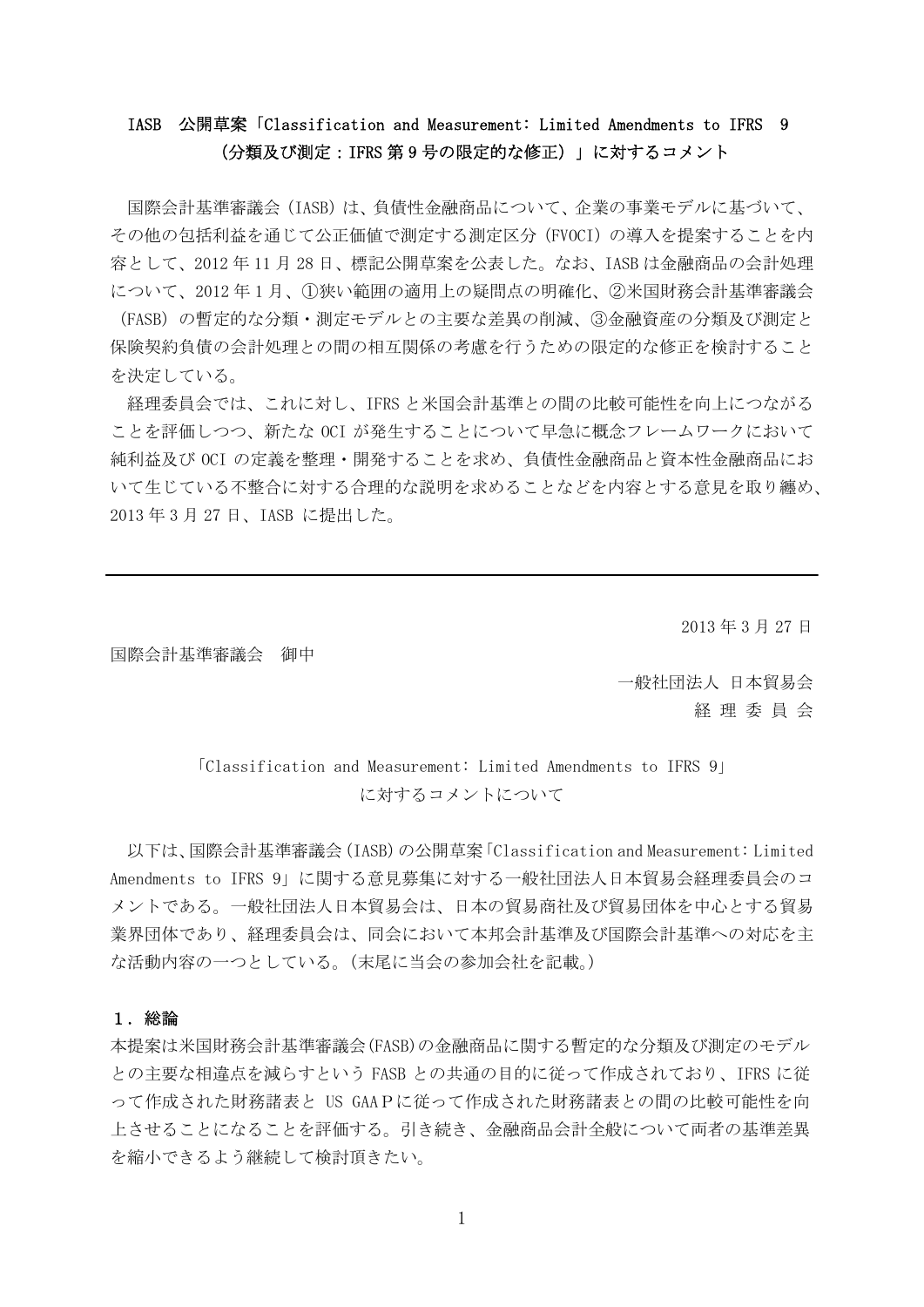しかし、本提案により新たな OCI が発生することとなるが、早急に概念フレームワークにお いて純利益及び OCI の定義を整理・開発することを求める。

負債性金融商品について 2 つの目的を有する事業モデルが認められ、OCI のリサイクルが提 案されている。資本性金融商品についても同様に戦略的長期保有と最終的な有利撤退という 2 つを目的とする事業モデルがあるが、OCI のリサイクルは要求されておらず、負債性金融商 品と資本性金融商品に不整合が生じている。この不整合に対する合理的な説明を求める(下 記質問 4 にも記載)。

また、基準化の際には財務諸表作成者の立場にも配慮し、実務上運用可能な重要性の判断指 標や例示の追加提供等を検討願いたい。

### 2. 各論(各質問に対するコメント)

#### 【Question 1】

Do you agree that a financial asset with a modified economic relationship between principal and consideration for the time value of money and the credit risk could be considered, for the purposes of IFRS 9, to contain cash flows that are solely payments of principal and interest? Do you agree that this should be the case if, and only if, the contractual cash flows could not be more than insignificantly different from the benchmark cash flows? If not, why and what would you propose instead?

(元本と貨幣の時間価値及び信用リスクの対価との間の改変された経済的関係は、IFRS 第 9 号の目的上、元本及び利息の支払のみであるキャッシュ・フローを内容としていると考える ことができることに同意するか。これが当てはまるのは、契約上のキャッシュ・フローとベ ンチマーク・キャッシュ・フローとの相違が重大でない場合であり、かつ、その場合のみで あることに同意するか。同意しない場合には、その理由は何か。また、その代わりにどのよ うな提案をするか。)

(回答)

同意する。

特殊条件下の取引の経済的実態を理想的条件下のそれと比較することは、原則主義下にお ける当然のアプローチと考える。

#### 【Question 2】

Do you believe that this Exposure Draft proposes sufficient, operational application guidance on assessing a modified economic relationship? If not, why? What additional guidance would you propose and why?

(本公開草案は、改変された経済的関係の評価について十分で運用可能な適用指針を提案し ていると考えるか。そう考えない場合には、その理由は何か。どのような追加のガイダンス を提案するか、また、その理由は何か。)

(回答)

同意する。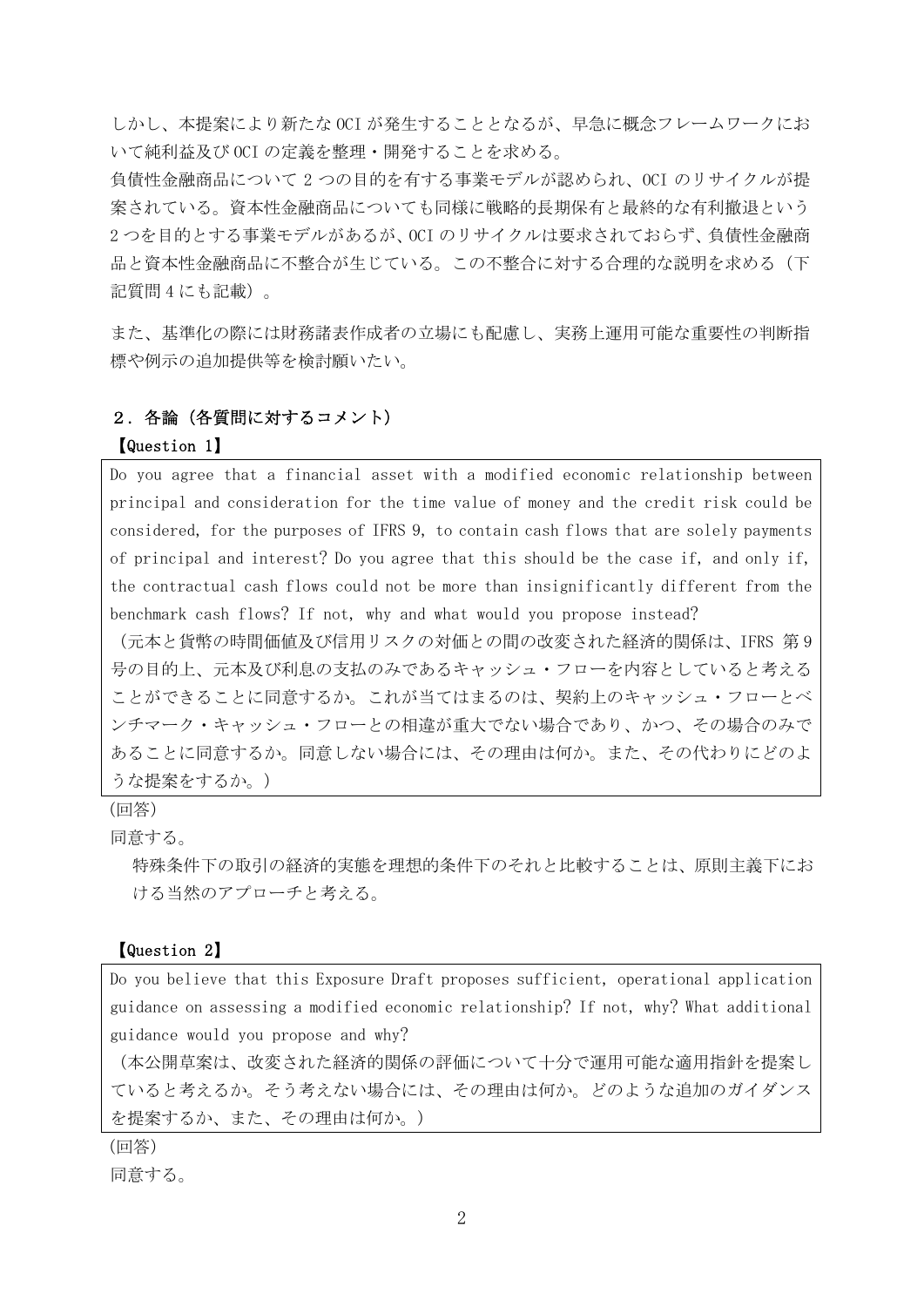#### 【Question 3】

Do you believe that this proposed amendment to IFRS 9 will achieve the IASB's objective of clarifying the application of the contractual cash flow characteristics assessment to financial assets that contain interest rate mismatch features? Will it result in more appropriate identification of financial assets with contractual cash flows that should be considered solely payments of principal and interest? If not, why and what would you propose instead?

(この IFRS 第 9 号の修正案は、金利のミスマッチの要素を含んだ金融資産への、契約上の キャッシュ・フローの特性の評価の適用を明確化するという目的を達成すると考えるか。元 本及び利息の支払のみと考えるべき契約上のキャッシュ・フローを有する金融資産をより適 切に識別することになるか。そう考えない場合には、その理由は何か。また、その代わりに どのような提案をするか。)

(回答) 同意する。

### 【Question 4】

Do you agree that financial assets that are held within a business model in which assets are managed both in order to collect contractual cash flows and for sale should be required to be measured at fair value through OCI (subject to the contractual cash flow characteristics assessment) such that:

- (a) interest revenue, credit impairment and any gain or loss on derecognition are recognised in profit or loss in the same manner as for financial assets measured at amortised cost; and
- (b) all other gains and losses are recognised in OCI?

If not, why? What do you propose instead and why?

(契約上のキャッシュ・フローの回収と売却の両方の目的で資産を管理している事業モデル の中で保有されている金融資産については、次のようにして、OCI を通じて公正価値で測定 することを要求すべきであることに同意するか(契約上のキャッシュ・フローの特性の評価 を条件とする)。

- (a) 金利収益、信用減損及び認識の中止時の利得又は損失は、償却原価で測定する 金融資産と同じ方法で純損益に認識する。
- (b) 他のすべての利得及び損失は OCI に認識する。

同意しない場合、その理由は何か。その代わりにどのような提案をするか、また、その理由 は何か。)

(回答)

同意する。

現行の金融資産の分類における基本概念が維持されており、また保険の会計基準や米国会 計基準と整合が図られる修正である点は評価するが、以下の項目につき再整理・再検討頂 きたい。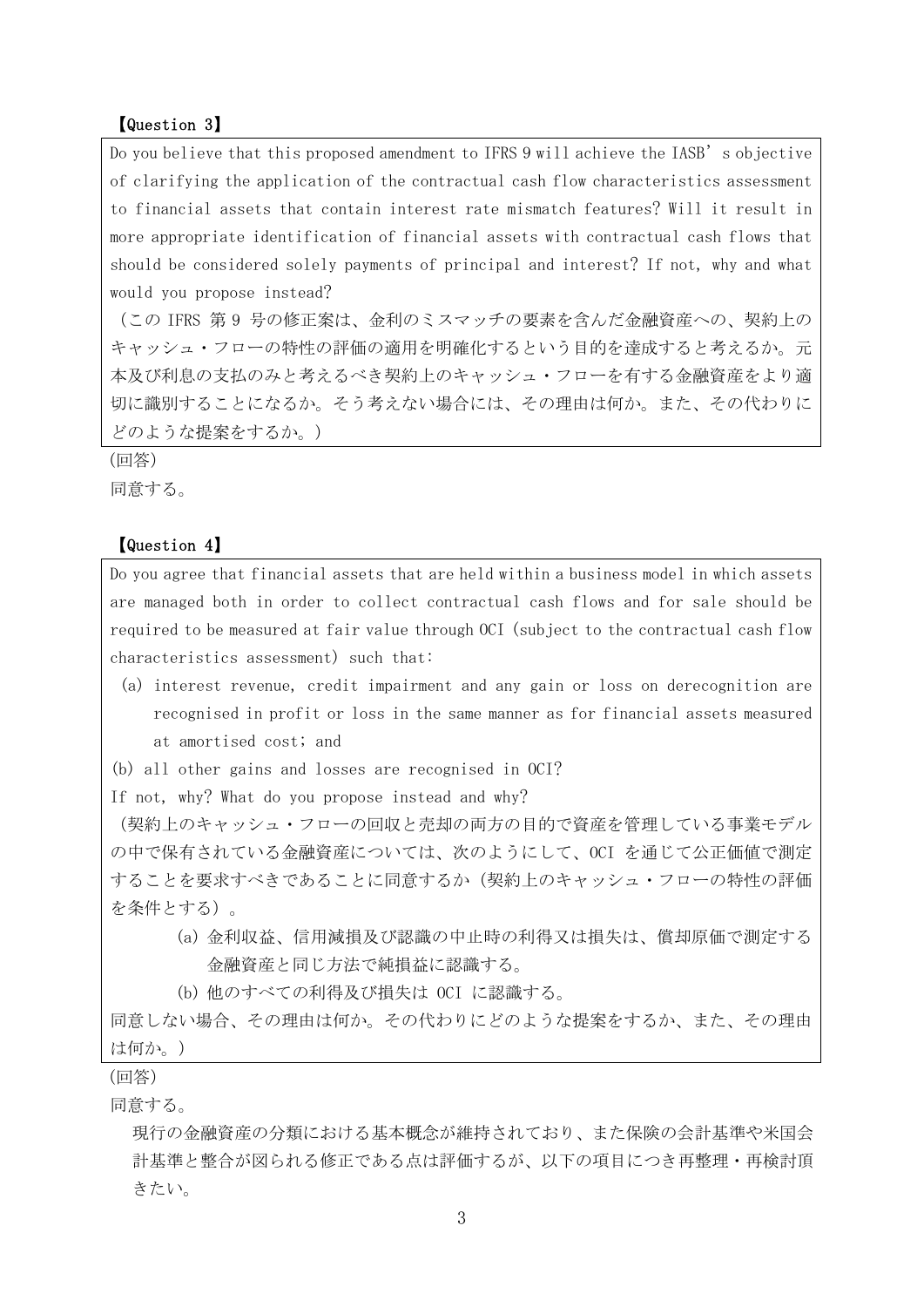【カテゴリー区分の判断基準の明確化】

新たなカテゴリーである「負債性金融商品の FVTOCI」区分を導入することには賛成である が、各カテゴリーに区分する判断基準が曖昧であり、企業の判断が恣意的となり得ること、 また監査人への説明も困難となることが予想される。すなわち、本提案における曖昧な判 断基準ではカテゴリーを増やすことが利用者の有用性の大幅な向上になるとは考え難い ため、カテゴリー区分の判断基準につき客観的かつ明確化することを検討頂きたい。

【FVTOCI におけるリサイクル/ノンリサイクルの整理】

保険の会計基準や米国会計基準と整合が図られる修正と判断しているが、「1.総論」で も述べている通り、「負債性金融商品に FVTOCI」区分と「資本性金融商品の FVTOCI」区 分において、リサイクルの要求に不整合が生じている為、不整合に対する合理的な説明を 求める。

#### 【Question 5】

Do you believe that the Exposure Draft proposes sufficient, operational application guidance on how to distinguish between the three business models, including determining whether the business model is to manage assets both to collect contractual cash flows and to sell? Do you agree with the guidance provided to describe those business models? If not, why? What additional guidance would you propose and why?

(本公開草案は、3 つの事業モデルを区別する方法に関する十分で運用可能な適用指針を提 案していると考えるか(事業モデルが、契約上のキャッシュ・フローの回収と売却の両方の 目的で資産を管理することであるかどうかの決定を含む)。それらの事業モデルを記述する ために提供しているガイダンスに同意するか。同意しない場合、その理由は何か。どのよう な追加のガイダンスを提案するか、またその理由は何か。)

#### (回答)

同意しない。

米国基準との差異を解消しうるガイダンスとなっている点については評価するが、以下の 項目につき再検討頂きたい。

【事業モデルの判断基準の明確化、包括的な資金運用を行う企業への配慮】

B4.1.4B の「例 1~3」には明確な資金用途(数年後の資本的支出・日常的流動性ニーズ・ 保険契約負債への対応)の記載があるが、明確な資金用途の有無を判断基準とすることを 意図している場合、それを明記すべき。但し、小規模な単一事業会社であれば金融資産と その用途との紐付関係が明確にできるかもしれないが、多種多様な事業を行っており、多 種多様な資金ニーズの為に包括的な資金運用を行っているような大規模な企業において は、例示のような単純化された判断は困難であり実務的ではないと考える。

また、企業の事業モデル 1「契約上のキャッシュ・フローの回収」及び 2「契約上のキャ ッシュ・フローの回収と売却の両方」のそれぞれの判断基準を明確化することによって、 残された 3 つ目の事業モデルも自ずと明確になると考える。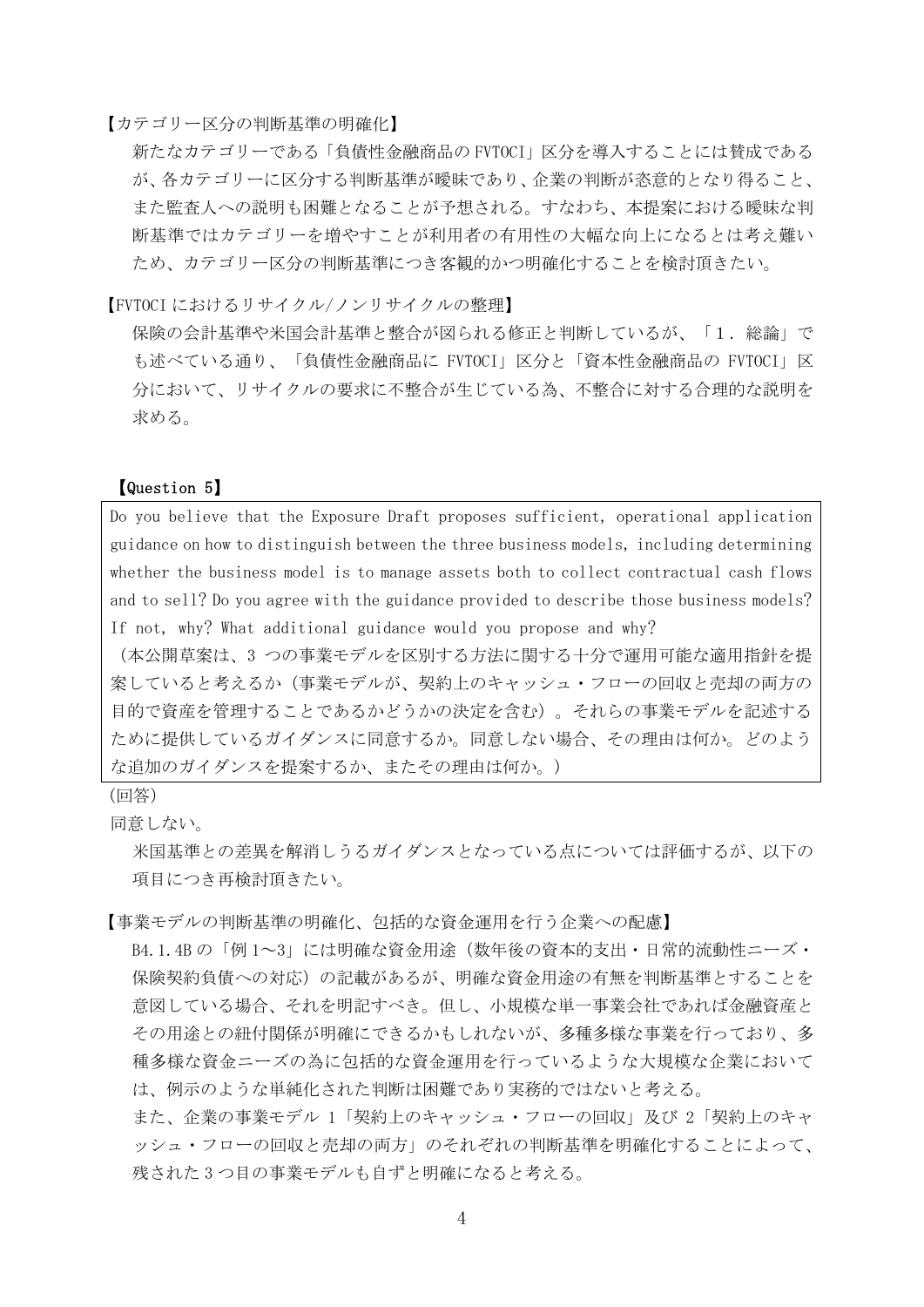#### 【Question 6】

Do you agree that the existing fair value option in IFRS 9 should be extended to financial assets that would otherwise be mandatorily measured at fair value through OCI? If not, why and what would you propose instead?

(IFRS 第 9 号における既存の公正価値オプションを、そうでなければ強制的に OCI を通じ て公正価値で測定される金融資産に拡張することに同意するか。同意しない場合、その理由 は何か。また、その代わりにどのような提案をするか。)

(回答)

同意する。

#### 【Question 7】

Do you agree that an entity that chooses to early apply IFRS 9 after the completed version of IFRS 9 is issued should be required to apply the completed version of IFRS 9 (ie including all chapters)? If not, why? Do you believe that the proposed six-month period between the issuance of the completed version of IFRS 9 and when the prohibition on newly applying previous versions of IFRS 9 becomes effective is sufficient? If not, what would be an appropriate period and why?

(IFRS 第 9 号の完成版の公表後に IFRS 第 9 号の早期適用を選択する企業に、IFRS 第 9 号 の完成版(すなわち、すべての章を含んだもの)の適用を要求することに同意するか。同意 しない場合、その理由は何か。IFRS 第 9 号の完成版の公表と IFRS 第 9 号の過去の版の新 規適用の禁止の発効時期との間の 6 か月の期間は十分と考えるか。そう考えない場合、どの ような期間が適切か、また、その理由は何か。)

(回答)

IFRS 第 9 号の完成版の適用を要求することには同意するが、「6 か月の期間」は十分と は考えない(質問 9 にも詳述)。

(理由)

IFRS 第 9 号の完成版の公表と IFRS 第 9 号の過去の版の新規適用の禁止の発効時期との 間の期間は、最後に最終化されるパートで提示されるモデルにもよるが、最低 1 年程度必 要と考える。

また本草案 BC93 では本草案と減損パートの適用は一体を前提としているとあるが、本草 案で提起されるモデルに関して IAS 第 39 号の減損モデルと技術的に不整合が生じる分は ないと考えられる。最終化のタイミングに大幅なズレが生じることも十分に想定されるた め、本草案は独立的であるとの前提に立つべきである。

#### 【Question 8】

Do you agree that entities should be permitted to choose to early apply only the 'own credit' provisions in IFRS 9 once the completed version of IFRS 9 is issued? If not, why and what do you propose instead?

(IFRS 第 9 号の完成版の公表後に、IFRS 第 9 号の「自己の信用」の定めのみを早期適用す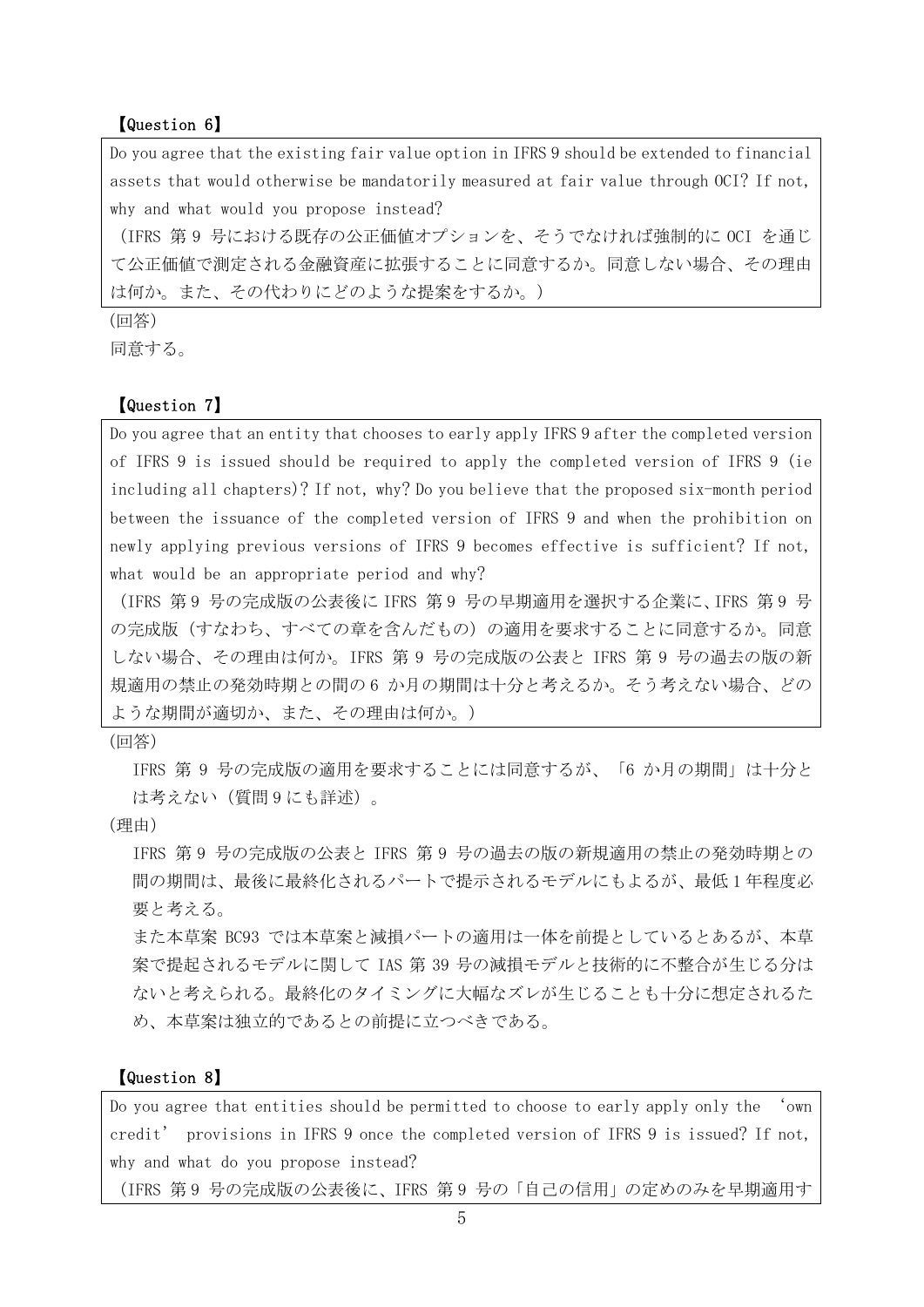る選択を企業に認めることに同意するか。同意しない場合、その理由は何か。また、その代 わりにどのような提案をするか。)

(回答)

同意する。

#### 【Question 9】

Do you believe there are considerations unique to first-time adopters that the IASB should consider for the transition to IFRS 9? If so, what are those considerations? (IFRS 第 9 号への移行に関して IASB が考慮すべき初度適用企業に特有の考慮事項があると 考えるか。その場合、どのような考慮事項なのか。)

(回答)

特有の考慮事項があると考える。

(理由)

わが国の多くの企業は IFRS 第 9 号の任意の版を適用可能との前提で準備を進めているが、 斯かる企業が最初に開示する時点で IFRS 第 9 号は完成している可能性がある。初度適用 企業に対して何らの経過措置もない場合、当該企業は極めて短期間に IFRS 第 9 号完成版 の適用準備を全うするか、IFRS 第 9 号の適用を全て断念し一時的に旧基準である IAS 第 39 号の適用に切り替えるかの決断を迫られることになると考えられる。特に 2014-15 年に 開示を予定している企業は既に移行日 BS の準備もしくは作成を終えており、いずれの対 応も現実的に極めて困難である。従い、初度適用企業については IFRS 第 9 号完成以後も、 一定期間は IFRS 第 9 号完成版以外の版の適用を容認することを求める。また、IFRS 第 9 号完成以前に一般ヘッジが最終化された場合の版の取扱や、IFRS9 完成の定義(ポートフ ォリオヘッジを含むのか否か等)を明確化することを求める。

#### 【上記の各質問の他に検討を求めるもの】

#### 1.金融資産の分類変更に関する提案

B4.4.10では、企業は事業モデルの目的が変更される場合に、金融資産の再分類を要求さ れる。また、BC4.119では、分類変更は翌報告期間の期首から行う事とされている。その 理由は、企業が会計上の目的を達成する為に分類変更日を選択する様な事をさせない為、 とされている。

<当該案に対する意見>

再分類日は、金融商品が管理されている方法と整合的な会計処理を財務諸表に反映する という目的を達成する為、事業モデル変更が生じた期の報告期間の末日とすべきである。 企業が会計上の目的を達成する為に分類変更日を選択する様な事をさせないという目的 よりも、分類変更を変更した報告期間に財務諸表へ反映させる事の方が有用性が高いと 考える。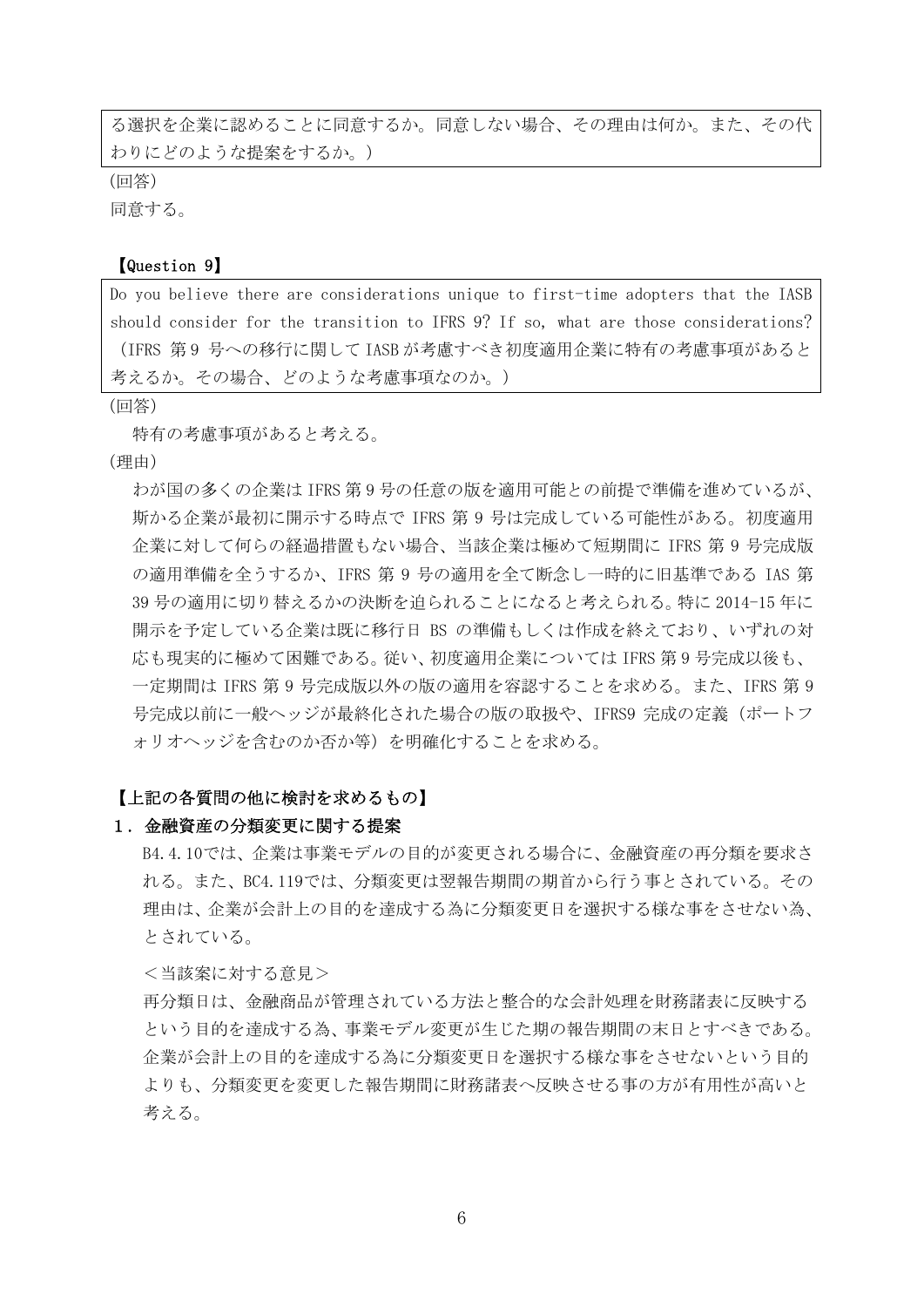#### 2.元本と貨幣の時間価値及び信用リスクの対価との間の改変された経済的関係

(契約上のキャッシュ・フローの特性の評価につき、Question1~3とは別に独立表記 する)

4.1.3 で利息は「貨幣の時間価値」及び「信用リスク」への対価と規定されている。一方 で、「貨幣の時間価値」及び「信用リスク」と関連のない対価を判断する際には、重要 性を踏まえるべきであるが、その点が基準書及び本限定的修正では不明確である為、明 確にすべきと考える。

以 上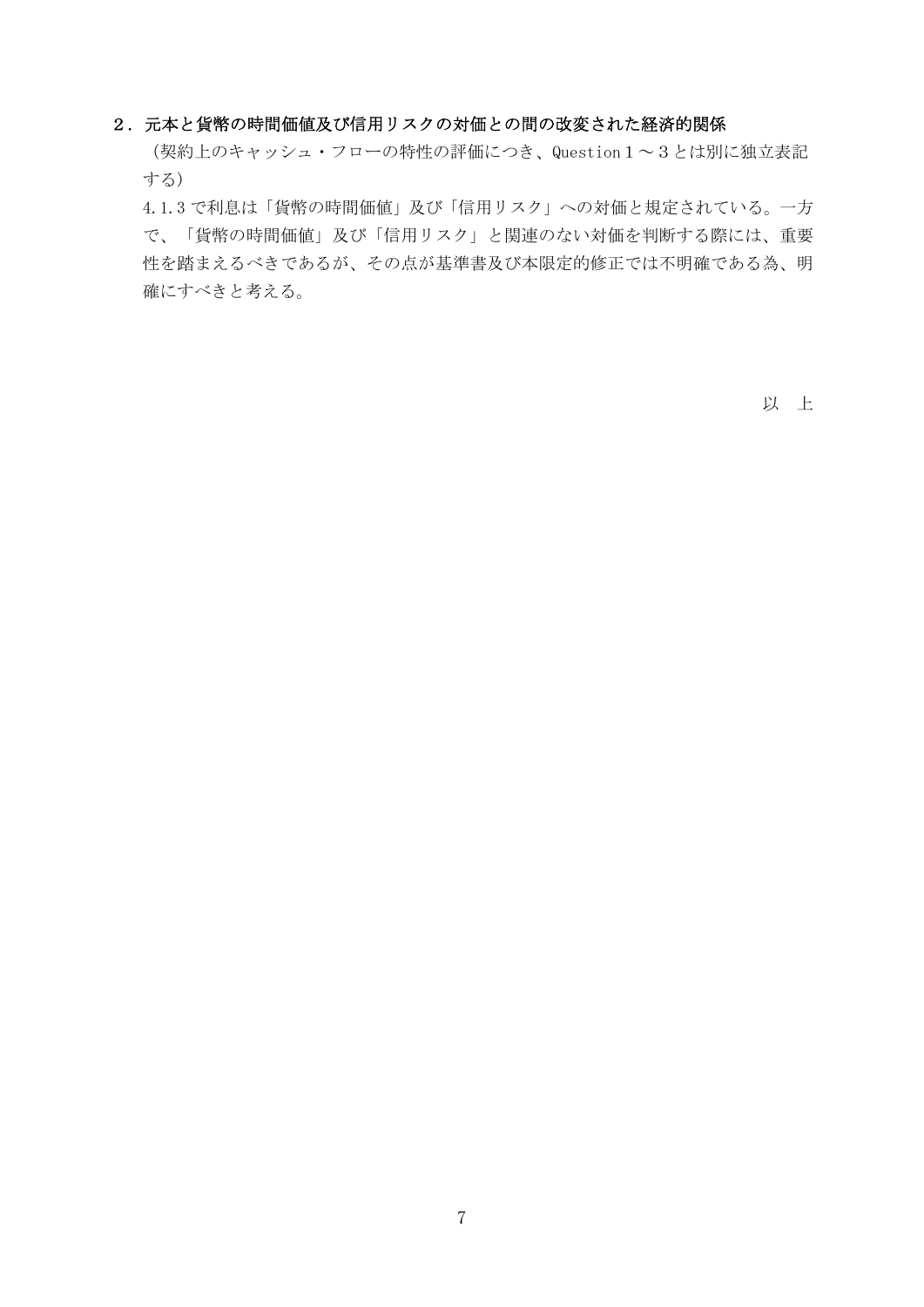### 一般社団法人日本貿易会

〒105-6106 東京都港区浜松町 2-4-1 世界貿易センタービル 6 階 URL http://www.jftc.or.jp/

### 経理委員会委員会社

CBC 株式会社 蝶理株式会社 阪和興業株式会社 株式会社日立ハイテクノロジーズ 稲畑産業株式会社 伊藤忠商事株式会社 岩谷産業株式会社 JFE 商事株式会社 兼松株式会社 興和株式会社 丸紅株式会社 三菱商事株式会社 三井物産株式会社 長瀬産業株式会社 野村貿易株式会社 神栄株式会社 双日株式会社 住金物産株式会社 住友商事株式会社 豊田通商株式会社 ユアサ商事株式会社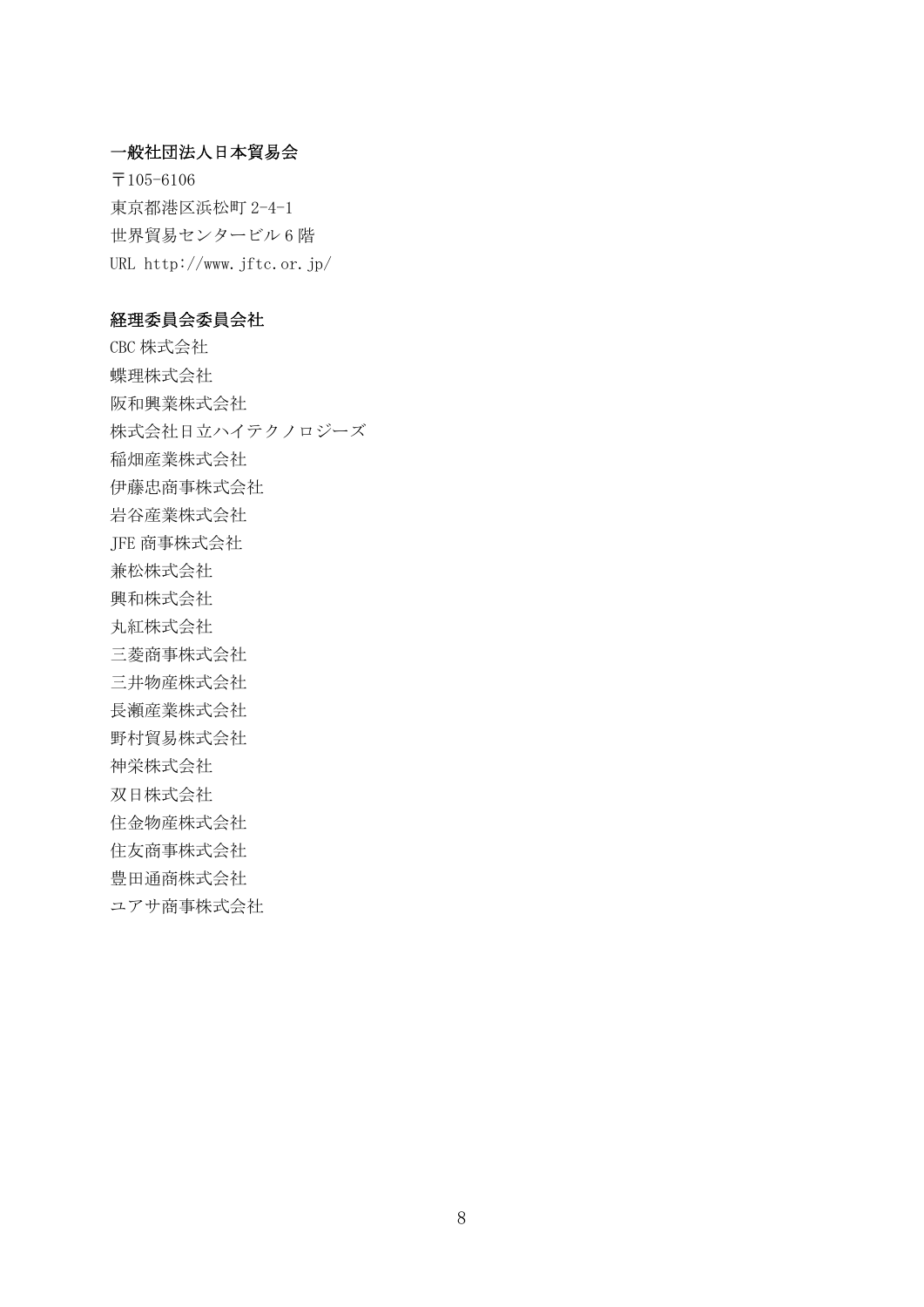Document No. 324 27 March, 2012

Accounting & Tax Committee Japan Foreign Trade Council, Inc.

To the International Accounting Standards Board

# Comments on "Classification and Measurement: Limited Amendments to IFRS 9"

The following are the comments of the Accounting & Tax Committee of the Japan Foreign Trade Council, Inc. (JFTC) made in response to the solicitation of comments regarding the International Accounting Standards Board Exposure Draft "Classification and Measurement: Limited Amendments to IFRS 9". The JFTC is a trade-industry association with trading companies and trading organizations as its core members, while the principal function of its Accounting & Tax Committee is to respond to developments in domestic and international accounting standards. (Member companies of the Accounting & Tax Committee of JFTC are listed at the end of this document.)

### I. General Comments

We highly appreciate that the proposed amendments were drafted in accordance with a goal held commonly with the FASB, which is to reduce key differences with the FASB's tentative classification and measurement model for financial instruments, and that the proposed amendments will improve comparability between financial statements prepared based on IFRS and those based on US GAAP. We request that further and continued efforts be made toward reducing the disparity between the two accounting standards in financial instruments accounting in general.

However, we note that a new OCI item would be created under the proposed amendments. Therefore, we request that definitions of net income and OCI be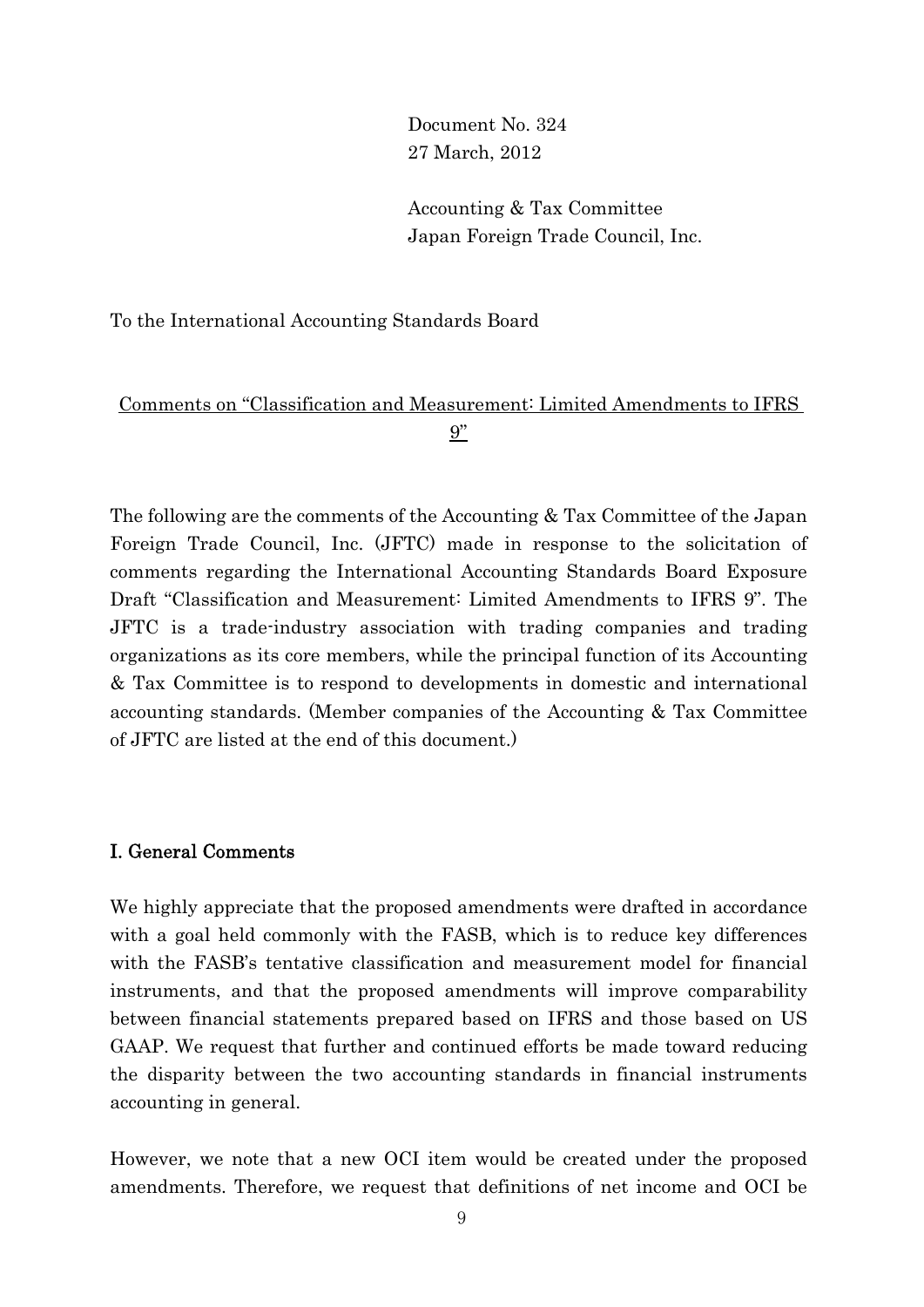clarified and developed within the Conceptual Framework without delay.

A business model with two objectives concerning debt instruments is presented, and a proposal is made for recycling OCI. Similarly, in the case of equity instruments, a business model is presented with the two objectives of strategic long-term holding and selling at advantage, but OCI recycling is not required. As a result, treatments of debt instruments and equity instruments are inconsistent. We request that a rational explanation be given for this inconsistency. (This request is repeated under Question 4 below.)

Furthermore, in the development of standards, we request to pay attention to the position of preparers of financial statements and that thought be given to providing additional examples and administratively operable criteria of importance.

# II. Specific Issues (Comments on Questions)

## Question 1

Response:

We agree with the proposal...

In a principle-based approach, it is natural to compare the economic reality of transactions under special conditions and ideal conditions.

# Question 2

Response:

We agree with the proposal.

# Question 3

Response: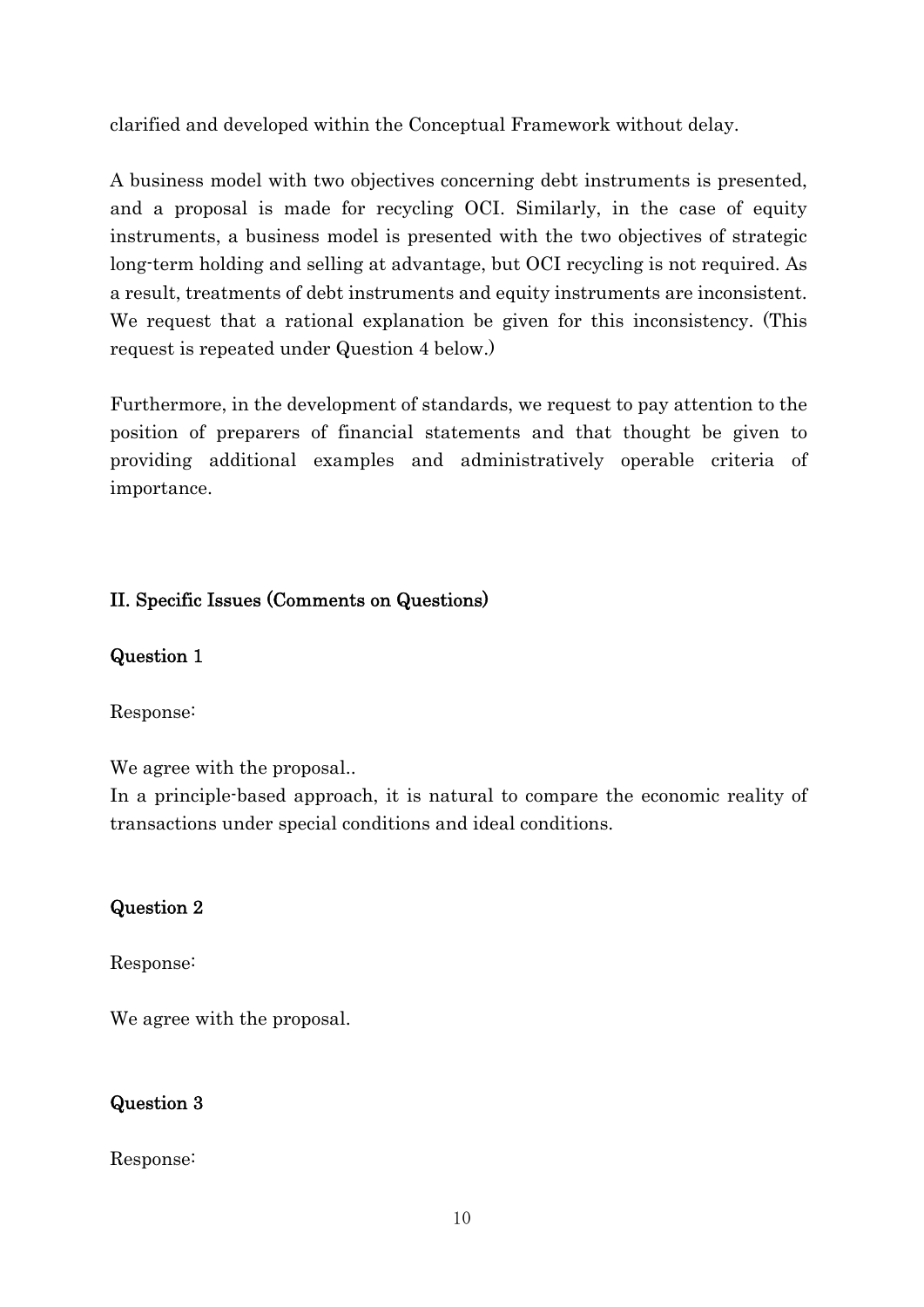We agree with the proposal.

## Question 4

Response:

We agree with the proposal.

The basic concepts of the current classification of financial assets are maintained, and we appreciate the fact that amendments have been made to achieve consistency with the IASB's Insurance Contracts project and the US Financial Accounting Standards Board's (FASB) tentative classification and measurement model for financial instruments. However, we request that the following matters be reexamined and reconsidered.

## Clarification of category criteria

We support the introduction of a fair value through other comprehensive income (FVTOCI) measurement category for debt instruments as a new category. However, criteria defining individual categories are unclear and there is a concern that these criteria may leave room for arbitrary decisions by entities. In addition, due to this ambiguity, providing explanations to auditors is expected to be difficult. That is, it is unlikely that increasing the number of categories based on the ambiguous criteria proposed will significantly improve usefulness for users. Therefore, we request that clear and objective criteria be considered for defining categories.

## Recycle and non-recycle in FVTOCI

We believe that the amendment was made to achieve consistency with the IASB's Insurance Contracts project and FASB's tentative classification and measurement model for financial instruments. However, as noted under "I. General Comments," inconsistency exists between recycling requirements under

'fair value through OCI' category for debt instruments and 'fair value through OCI' category for equity investments. Therefore, we request a clear and appropriate explanation be given for this inconsistency.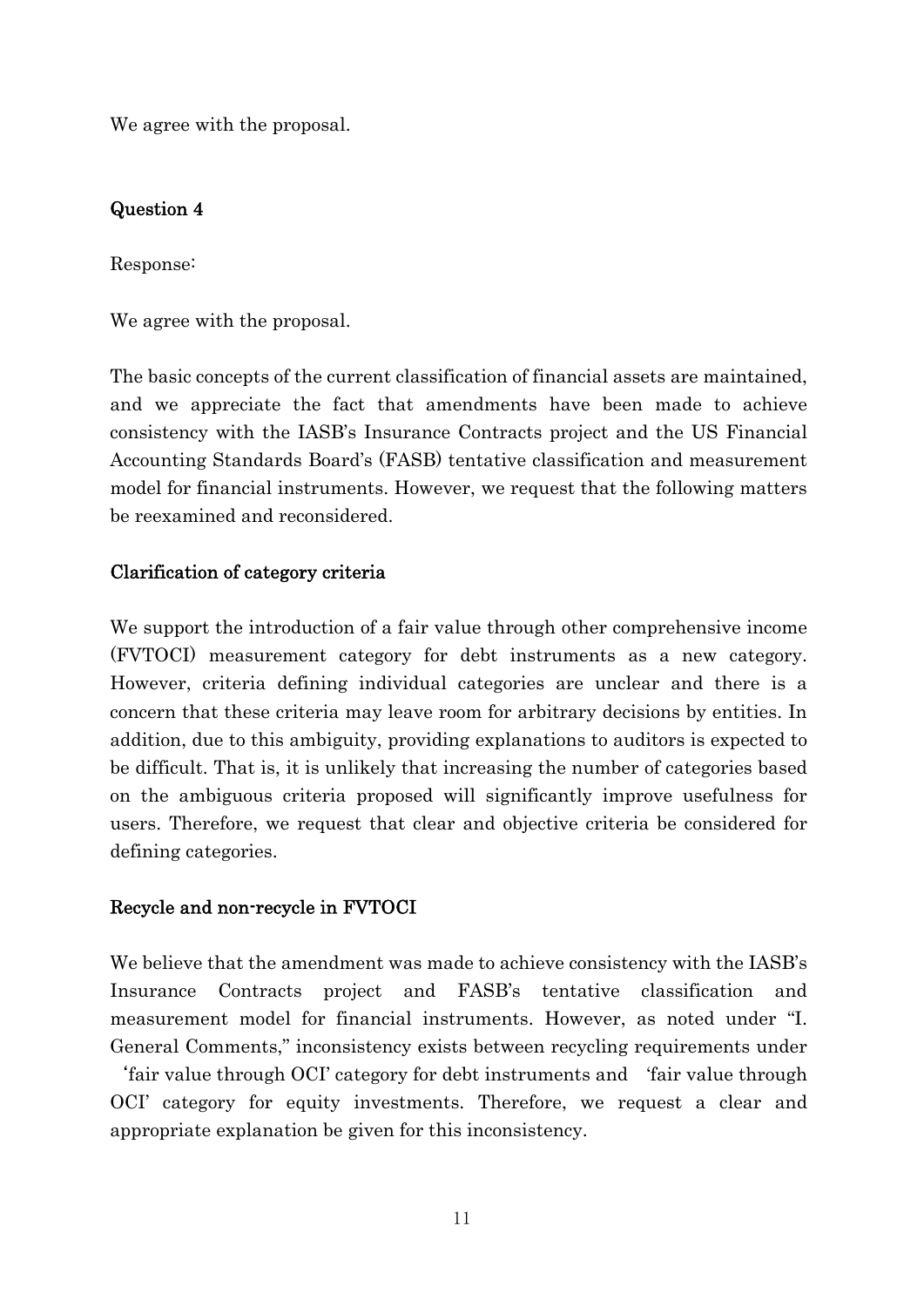## Question 5

Response:

We do not agree with the proposal.

While we appreciate the provision of guidance that will help reduce differences with FASB's tentative classification and measurement model for financial instruments. However, we request that the following matter be reconsidered.

# Clarification of business model criteria, and consideration for entities conducting comprehensive asset management

Examples 1–3 of paragraph B4.1.4B provide specific examples of purposes for asset management (capital expenditure anticipated in a few years, everyday liquidity needs, and funding for insurance contracts liabilities). However, if the intent is to use the existence of clear criteria for purpose of asset management as criteria, this intent should be explicitly stated in Examples 1–3 of paragraph B4.1.4B. In the case of small single-operation entities, it might be possible to establish a clear relation between financial assets and their use. However, in the case of large entities which are engaging in a wide variety of operations and facing diverse funding needs, it might be impossible and impractical to conduct comprehensive asset management. For such entities, it would be difficult and impractical to make determinations based on the simplified criteria presented in the examples.

We believe that by clarified the criteria both business model 1 'in order to collect contractual cash flows', and business model 2 'both in order to collect contractual cash flows and for sale', the attributes of the remaining third business model would be clarified.

## Question 6

Response:

We agree with the proposal.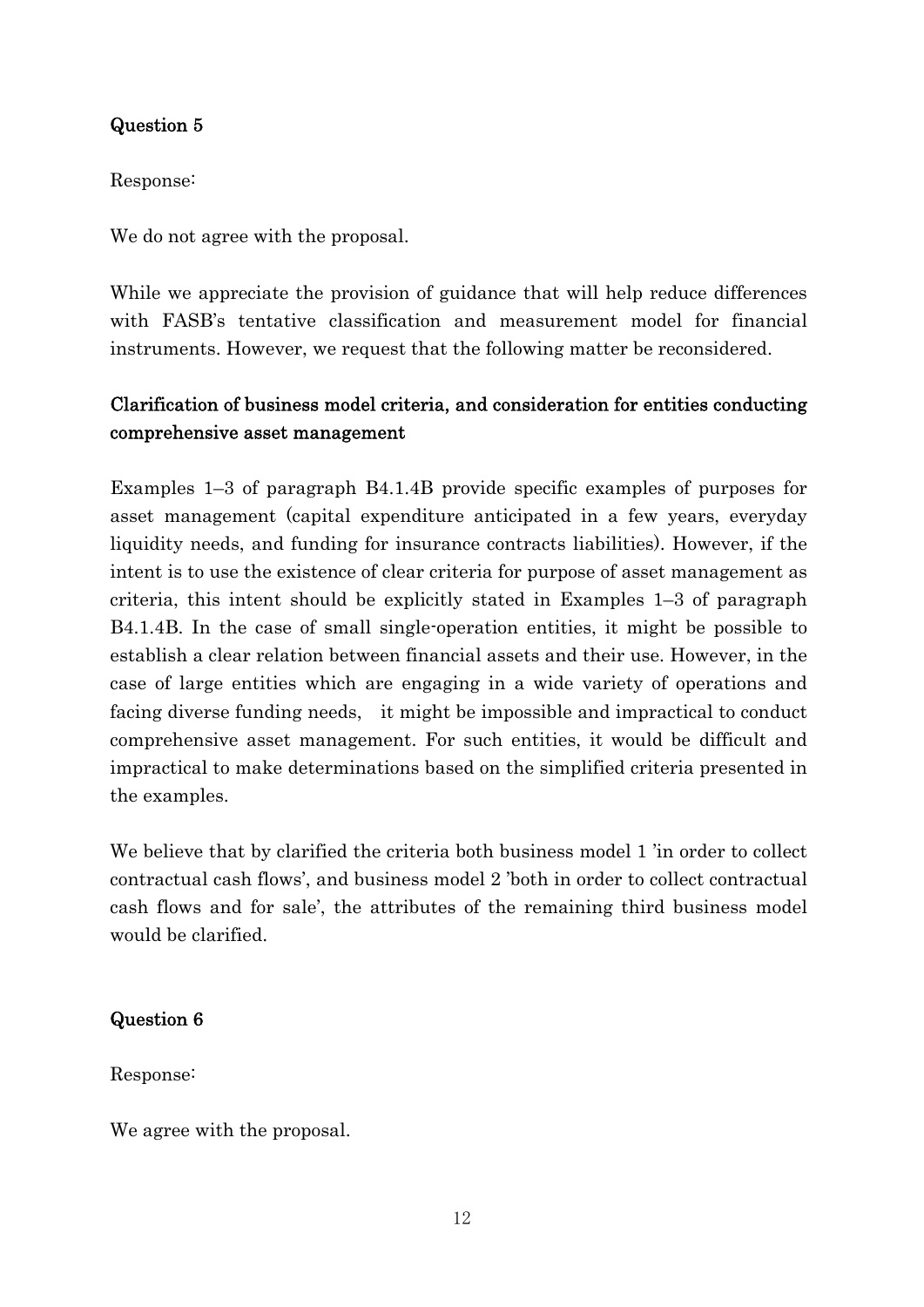## Question 7

### Response:

We agree to requiring the application of 'the completed version of IFRS 9'. However, we do not believe 'the proposed six-month period' is sufficient. (Detailed response is also given under Question 9.)

Reasons:

We believe that an appropriate period (between the issuance of the completed version of IFRS 9 and when the prohibition on newly applying previous versions of IFRS 9) is to be at least one year. (However, it might depend on models presented ultimately in the finalized chapters.

Paragraph BC93 of the present ED states that the 'proposed amendments to IFRS 9 and the new impairment model are best applied together as a package'. However, we believe there will be no technical inconsistencies between the models proposed in the ED and the impairment model of IAS 39. Since significant delays in finalization are quite conceivable, we believe the present ED should be treated as being independent.

## Question 8

Response:

We agree with the proposal.

### Question 9

Response:

We believe there are considerations.

Reasons:

Many entities in Japan are making preparations for adopting IFRS under the assumption that any versions of IFRS 9 will be applicable. It might be issued the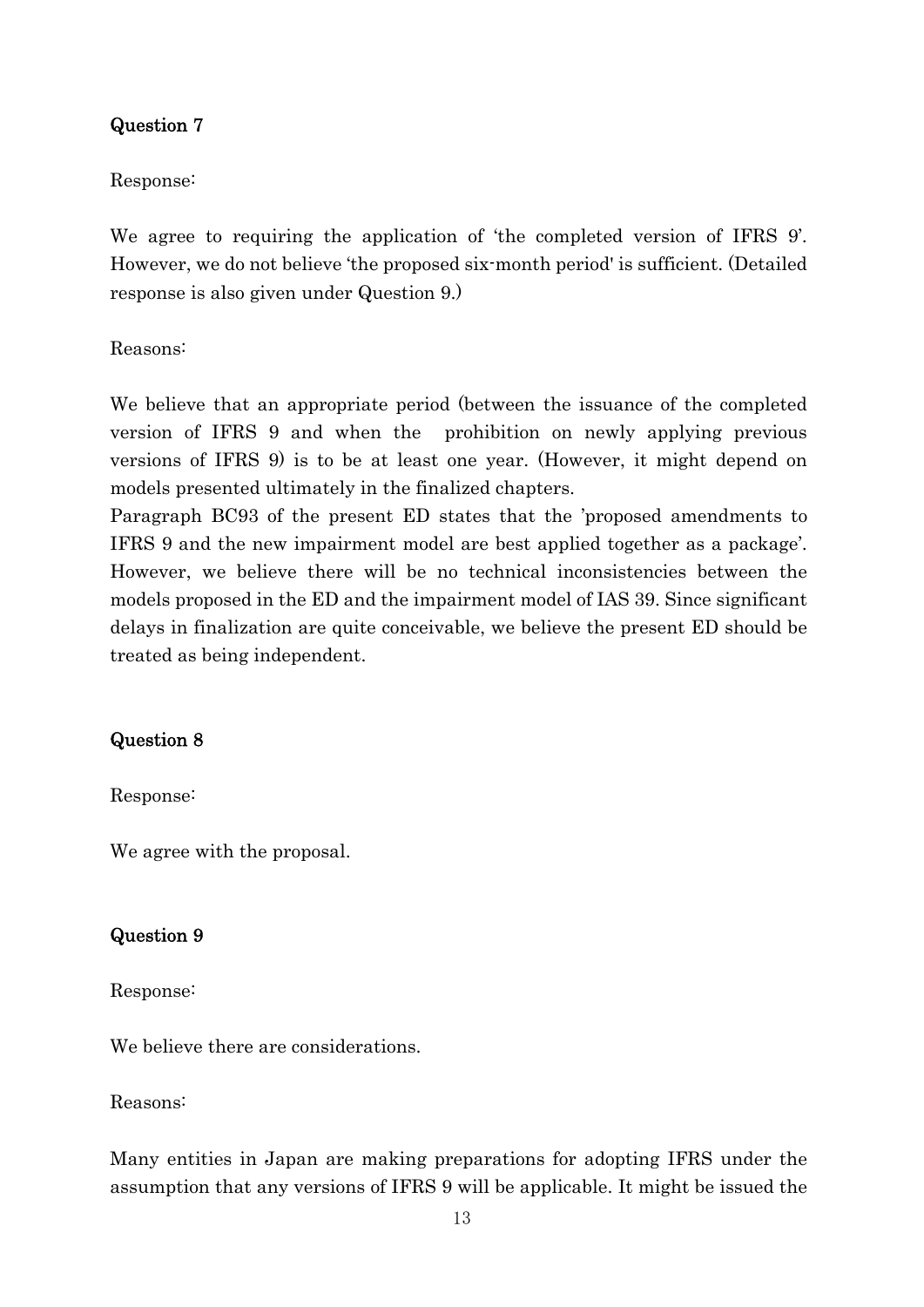completed version of IFRS 9 at the time when these entities are making their first disclosures under IFRS. If there are no transitional measures for first-time adopters, such entities would be forced to correspondent either complete their preparations for applying the completed version of IFRS 9 during a very short period, or switch temporarily to applying the previous standard of IAS 39 (it means that completely forgoing the application of IFRS 9). In particular, entities scheduled to adopt IFRS during FY 2014–15 are already preparing or have already completed their balance sheets at the date of transition. Thus, realistically speaking, it would be extremely difficult to act on either of the two options mentioned above. Therefore, we request that first-time adopters be permitted to apply any versions under assumption other than the completed version of IFRS 9 for a certain period of time even after the issuance of the completed version of IFRS 9. We also request that the following matters be clarified: treatment of version in case general hedge accounting is finalized before the completion of IFRS 9, and the definition of the completion of IFRS 9 (i.e., whether or not portfolio hedging is included).

### [Requests on Matters Other than Above Questions]

### 1. Proposal on Reclassification of Financial Assets

According to paragraph B4.4.1, entities would be required to reclassify financial assets if the objective of the business model for managing those financial assets changes. Paragraph BC4.119 (IFRS9) stipulates that reclassification should take effect from the beginning of the following reporting period. The reason given is that entities should be prevented from choosing a reclassification date to achieve an accounting result.

### Comment on the Proposal:

In order to achieve the purpose of reflecting in financial statements accounting treatment which is consisted with the method of management of financial instruments, the reclassification date should be defined as the last day of the reporting period in which the objective of the business model has changed. We believe that it is higher utility not preventing entities from choosing a reclassification date to achieve an accounting result but reflecting reclassification in the financial statements of the reporting period in which reclassification has been effected.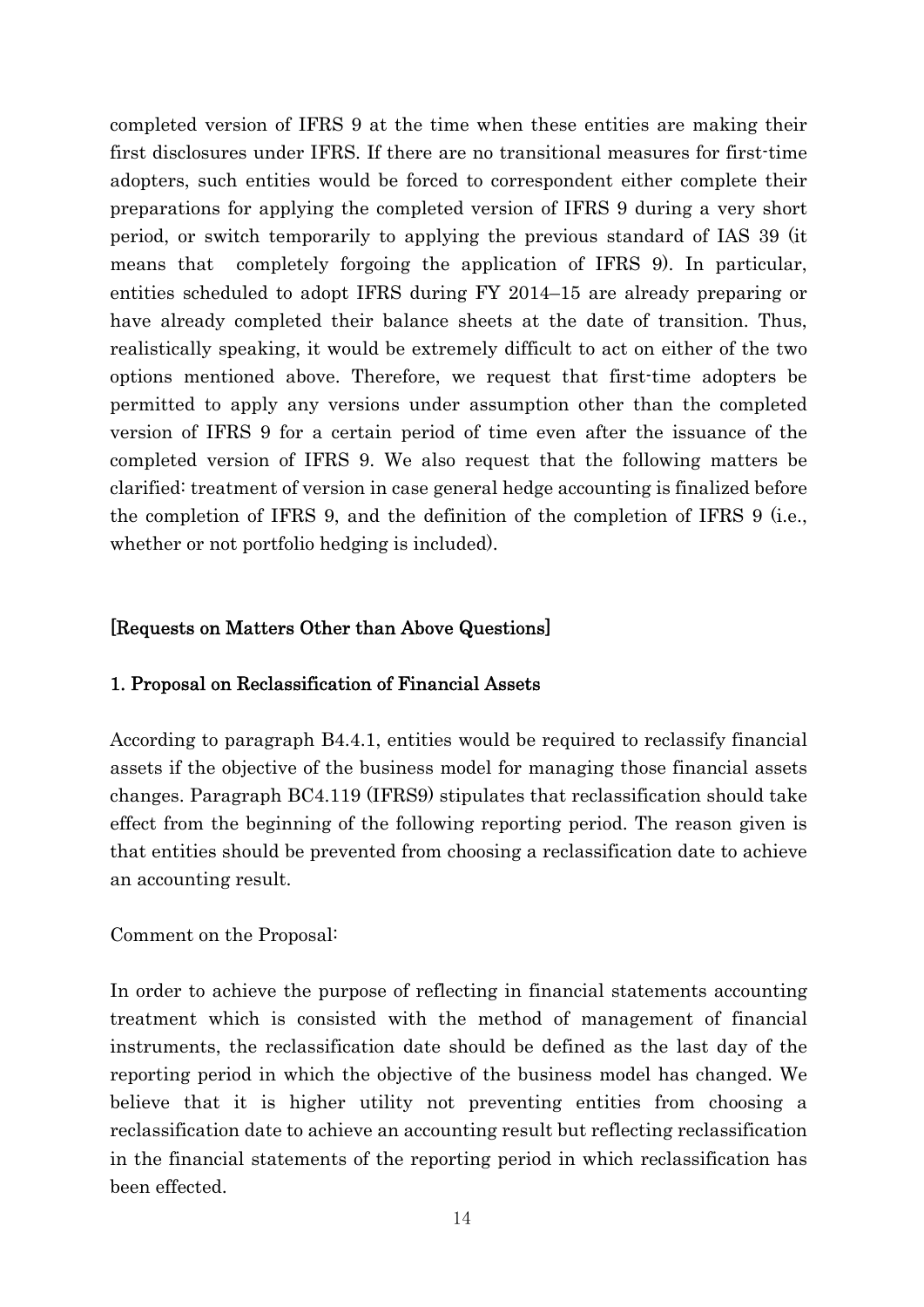# 2. Modified Economic Relationship between Principal and Consideration for Time Value of Money and Credit Risk

(We wish to comment on contractual cash flow characteristics assessment independently of Questions 1–3.)

Paragraph 4.1.3 stipulates that interest is consideration for the time value of money and for credit risk. On the other hand, importance should be taken into account when assessing a consideration unrelated to time value of money or credit risk. As this point remains unclear in both the Standard and these Limited Amendments, we request clarification of this matter.